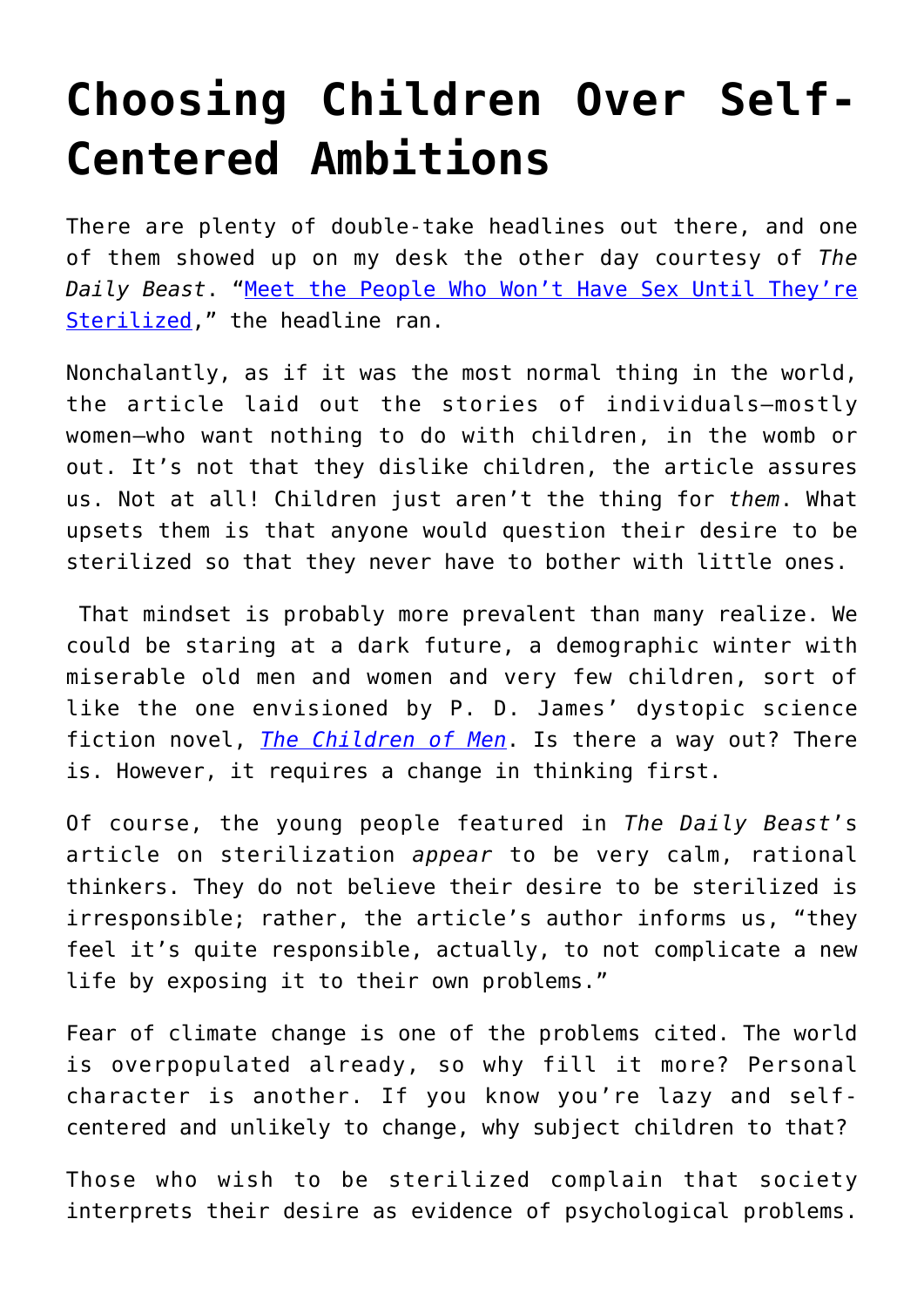But it's not mental illness, really. It is simply the result of the propaganda that's fed continually to young people—young women especially—via schools, the media, politicians, and yes, sometimes even their own parents and grandparents.

Our society has bought into the lie that self-fulfillment is the end goal. Women especially are told that they need to go to college—many, many years of college during their most fertile years—in order to have a career, and that such a career is the only way to satisfaction. They are told that they can have motherhood, too, but only one day when they're well-established career-wise and financially—maybe around age 40. Those who follow this plan realize too late that chances of pregnancy are slim at that age. When women do attain motherhood earlier in life, they're made to feel that their work raising children is not worthy, that motherhood is a pain, a chore which will age them early, and that their own personal well-being is more important to cultivate and nurture rather than the life of a child.

This lie is something that Alex Riley explores in a [recent](https://www.chroniclesmagazine.org/the-deplorables--academics/) [article for](https://www.chroniclesmagazine.org/the-deplorables--academics/) *[Chronicles Magazine](https://www.chroniclesmagazine.org/the-deplorables--academics/)* while discussing Jordan Peterson's latest book, *[Beyond Order.](https://www.amazon.com/gp/product/0593084640/ref=as_li_qf_asin_il_tl?ie=UTF8&tag=intelltakeo0d-20&creative=9325&linkCode=as2&creativeASIN=0593084640&linkId=b21a44a96764d04902bedaaf3fa8a906)* "Peterson excoriates the destructive taboo in contemporary American society on telling young people—especially young women—the full truth about having children," Riley writes. As a result, motherhood becomes an afterthought, a hobby almost, with women "sometimes dismissing it altogether, unaware of how their priorities will likely shift later, when it may be too late to act on the change," largely because they have been trained to be selffocused.

Riley then offers a prescription for this problem:

We should expect that 25-year-olds do not understand themselves or life particularly well, but society's elders know better. Yet despite this knowledge these elders continue to teach young people beliefs that will likely come back to